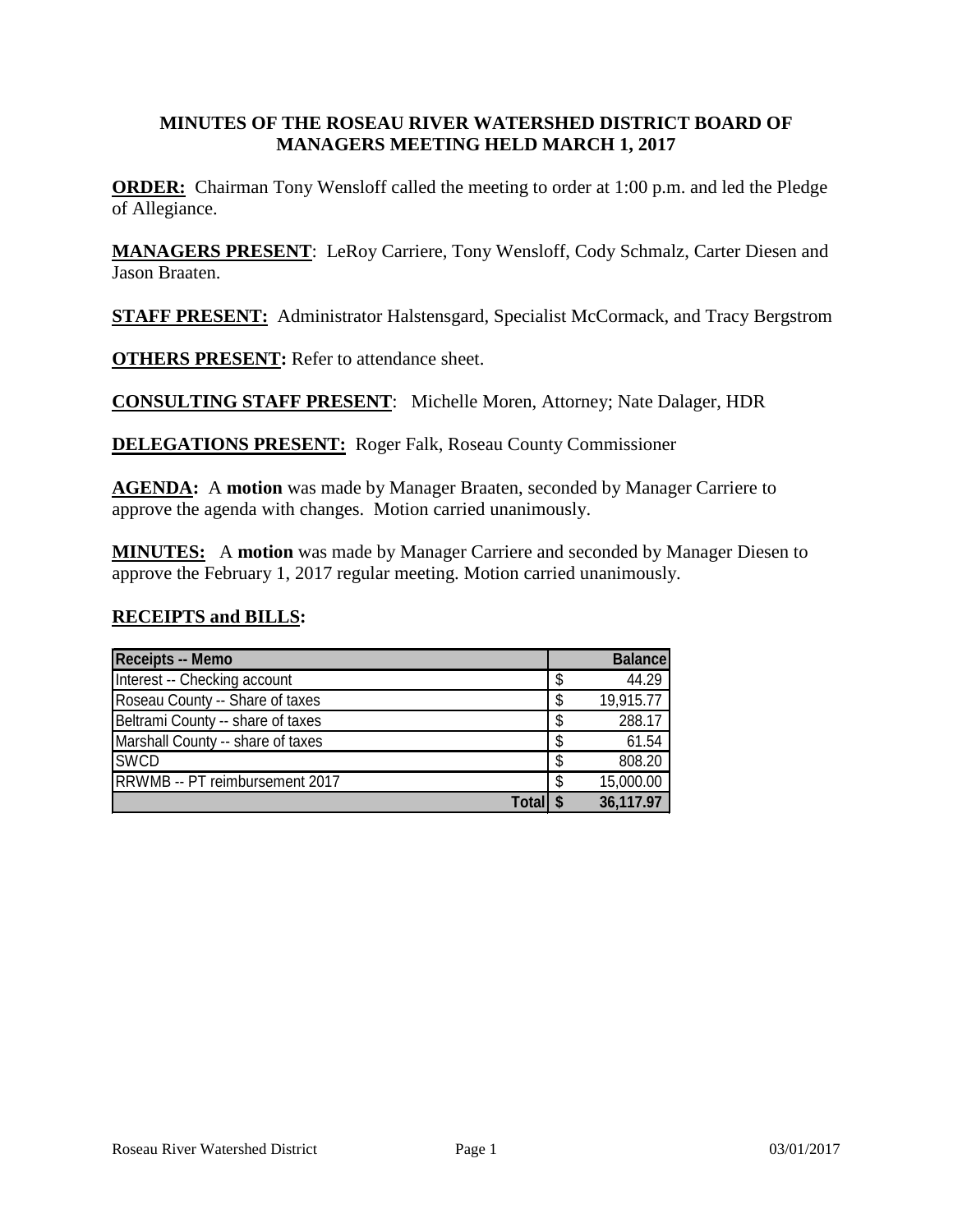| <b>Bills</b>                                             | <b>Amount</b>   |            |  |
|----------------------------------------------------------|-----------------|------------|--|
| Tracy Halstensgard -- Salary & insurance                 | \$              | 4,360.58   |  |
| Torin McCormack -- Salary & insurance                    | $\overline{\$}$ | 4,640.58   |  |
| Torin McCormack -- mileage and reimbursement             | $\overline{\$}$ | 375.00     |  |
| Tracy Halstensgard -- mileage and reimbursement          | $\overline{\$}$ | 206.51     |  |
| Tracy Bergstrom - wages                                  | $\overline{\$}$ | 1,630.28   |  |
| Carter Diesen -- per diem & expenses                     | $\overline{\$}$ | 87.18      |  |
| Jason Braaten -- per diem & expenses                     | $\overline{\$}$ | 217.17     |  |
| Cody Schmalz -- per diem & expenses                      | $\overline{\$}$ | 120.09     |  |
| LeRoy Carriere -- per diem & expenses                    | $\overline{\$}$ | 138.53     |  |
| Tony Wensloff -- per diem & expenses                     | $\overline{\$}$ | 78.36      |  |
| PERA -- employer / employee contribution                 | $\overline{\$}$ | 1,794.59   |  |
| Internal Revenue Service -- withholding                  | $\overline{\$}$ | 3,965.22   |  |
| MN State withholding -- Payroll tax withheld             | $\overline{\$}$ | 658.00     |  |
| Sjobergs TV -- internet access                           | $\overline{\$}$ | 52.17      |  |
| Marco -- copier maintenance                              | $\overline{\$}$ | 59.37      |  |
| Minnesota Energy -- natural gas bill                     | $\overline{\$}$ | 175.94     |  |
| CenturyLink -- phone service                             | $\overline{\$}$ | 141.12     |  |
| City of Roseau -- utilities                              | $\overline{\$}$ | 249.94     |  |
| HDR engineering -- invoices for 11/27/16 to 12/31/16     | $\overline{\$}$ | 2,787.14   |  |
| WMA - \$2,787.14                                         |                 |            |  |
| SFM -- workers' comp ins.                                | \$              | 464.00     |  |
| Cardmember Services --                                   | $\overline{\$}$ | 1,523.92   |  |
| Roseau Times Region -- notices                           | $\overline{\$}$ | 50.85      |  |
| Intuit - payroll subscription                            | $\overline{\$}$ | 608.12     |  |
| Houston Engineering -- Beltrami Project                  | \$              | 3,230.23   |  |
| PTMApp -- \$334.00; Beltrami -- \$2,896.23               |                 |            |  |
| Multi Office Products, Inc -- supplies, paper, phone     | $\overline{\$}$ | 446.21     |  |
| SuperOne Foods -- food for meetings                      | $\overline{\$}$ | 160.77     |  |
| RJ Zavoral & Sons, Inc -- Pay estimate #9                | \$              | 211,723.53 |  |
| Northwest Concrete -- brushing on 440th St., WMA project | \$              | 14,606.39  |  |
| NorthPine Services -- snow removal                       | $\overline{\$}$ | 840.00     |  |
| Roso Cleaners -- rug rental Jan                          | $\overline{\$}$ | 18.81      |  |
| Northern Resources Cooperative -- gas                    | $\overline{\$}$ | 133.69     |  |
| MN Viewers Assn. -- 2017 dues                            | $\overline{\$}$ | 150.00     |  |
| MAWD -- 2017 dues                                        | $\overline{\$}$ | 906.94     |  |
| Total <sub>s</sub>                                       |                 | 256,601.23 |  |

**RECEIPTS and BILLS:** A **motion** was made by Manager Carriere to pay the normal monthly bills as discussed with additions and corrections, seconded by Manager Braaten. Motion carried unanimously.

### **PERMITS:** None

**DELEGATIONS:** Roger Falk, Roseau County Commissioner, spoke on the status of the building lease.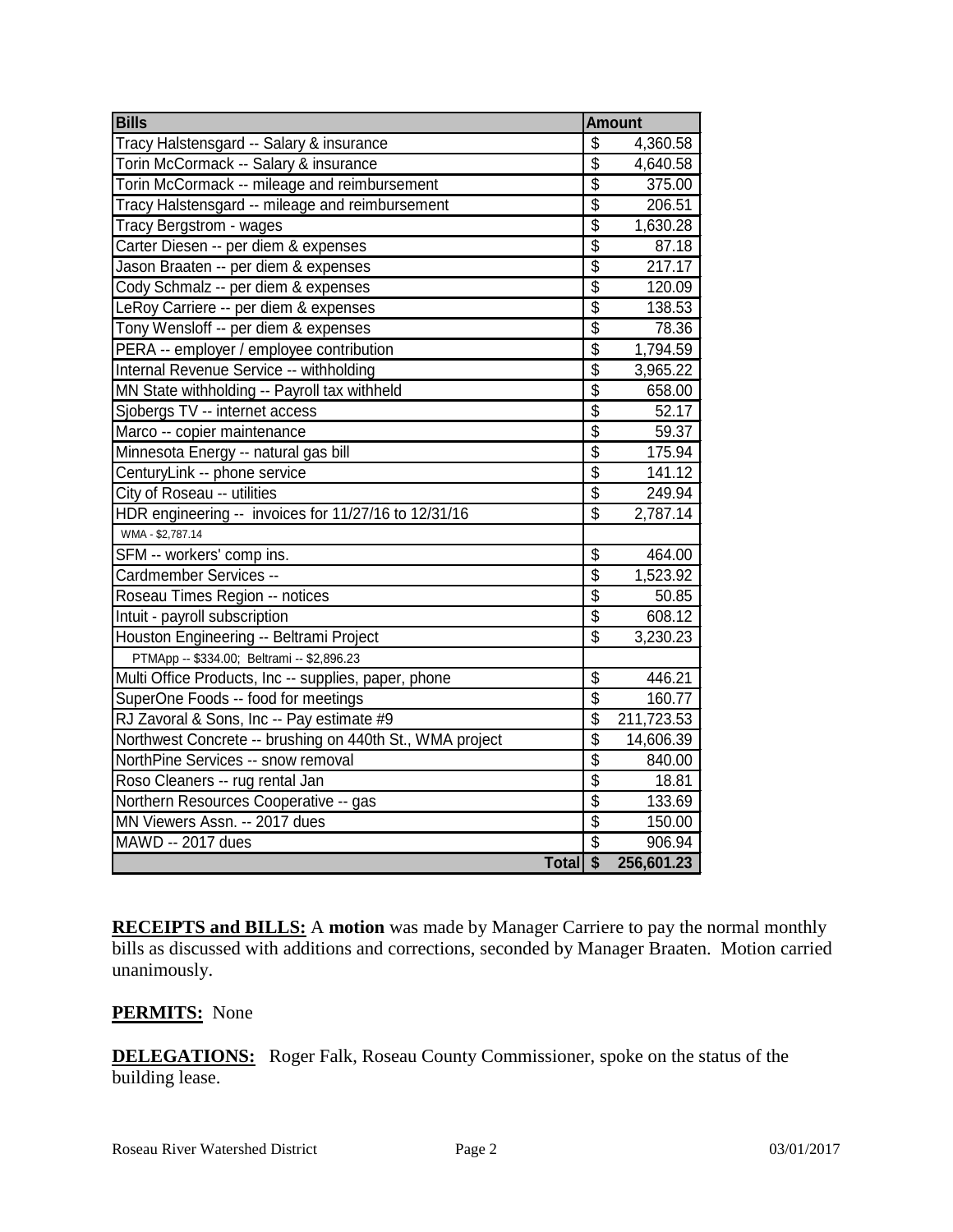## **PROJECTS:**

Roseau River Wildlife Management Area (RRWMA):

Engineer Dalager reported that the RRWMA is essentially complete aside from needed touch up and seeding this spring. Brushing of  $440<sup>th</sup>$  St. has been completed.

State Ditch 51 Funds (SD 51):

The State Ditch 51 has reached the maximum levy amount. There was a public meeting held in August 2016 to determine the possibility of using SD 51 funds for the WMA project. The public was in favor of using those funds. With construction near completion, it would be prudent to use SD 51 funds at this time.

There was discussion regarding the total cost of the WMA project thus far. The board heard two different scenarios on which to justify the application of SD 51 funds in the WMA. Scenario one was to use the FDR peak follow reduction as a multiplier to the entire project cost (4% x \$3M). The second scenario was to use the FDR peak follow reduction as a multiplier to the ditch fund balance at an approximate cost of (4% x \$1.6 M). The board discussed other projects on SD 51 that could be completed during the construction season. For example, side inlet construction and sediment bar removal if the proper permitting could be acquired.

A **motion** was made by Manager Braaten and seconded by Manager Schmalz to authorize the use of SD 51 funds for scenario two in order to improve the funding benefit for the WMA project. The motion passed unanimously.

Roseau Lake Bottom:

Administrator Halstensgard reported that the Alternatives Analysis Committee and the Permitting/EAW Committee had positive and productive meetings regarding the Lake Bottom Project.

Engineer Dalager commented that due to the magnitude of the project, outreach efforts have positively impacted public relations. With that in mind, the RRWD has requested that HDR put together a hand out for public consumption which outlines the current status of the Lake Bottom project and will continue to brief the audience with talking points and graphics. A **motion** was made by Manager Carriere and seconded by Manager Diesen to allocate \$2500 for HDR's services in developing public outreach materials. The motion passed unanimously.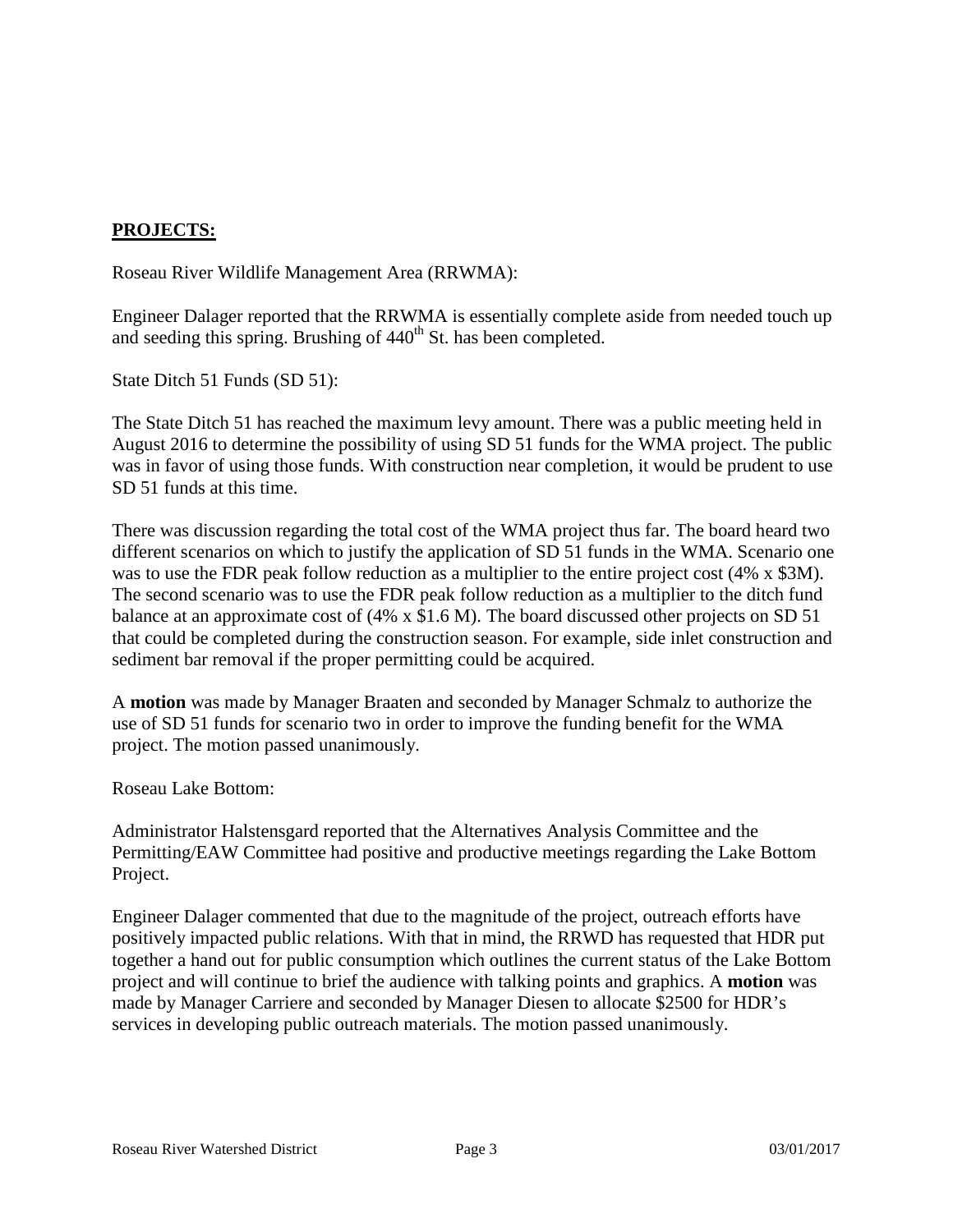Specialist McCormack commented that he is working with HDR and the DNR on identifying additional wetlands outside the original scope in order to help shape alternative dike alignment to ensure that permitting and review is more streamlined.

The RRWD received a letter from Mr. Michael Jorgenson, attorney for the Kveens stating that future communication needs to go through his office. The board was instructed to have all correspondence go through attorneys.

Whitney Lake Sub-watershed:

Manager Braaten informed the board that there will be an open house for the Whitney Lake project. The feedback from landowners that he has spoken to has been favorable. Administrator Halstensgard mentioned that the RRWD will be sending out postcards to those in the Whitney Lake area informing landowners of the upcoming open house event on March 16, 2017 from 5 to 6:30 pm at the RRWD office. Prior to the open house will be a project team meeting at 3pm.

Engineer Dalager reiterated that bringing in landowners on projects prior to kick off is much appreciated.

### Beltrami:

Administrator Halstensgard informed the board that there will be a project team meeting at 1pm on March 16, 2017 to rework purpose and needs statement.

Specialist McCormack did snowpack sampling in the area and reported there is an average of 3.25" of water within the snow.

# **RRWMB**:

- RRRA hired Keith Weston and Heidi Houghs for RRWMB public relations
- Comments from the RRWD to the Red Board regarding what the RRWD could use help with was met with positive feedback.
- March 3, 2017 meeting with State Senator Mark Johnson in Warren
- River watch has 300 students participating from area schools. Roseau currently does not participate
- Canada received grant funding for PTMApp
- Engineer Dalager presented Step II submittal which will be voted on March 24, 2017.
- Red Board is recognizing the need to reach out to member districts

# **ADMINISTRATIVE REPORT:**

There will be an update meeting on March 7, 2017 at 9am for Ditch 8 landowners which will outline what has been completed thus far and what is planned for this year.

### **TECHNICAL REPORT:**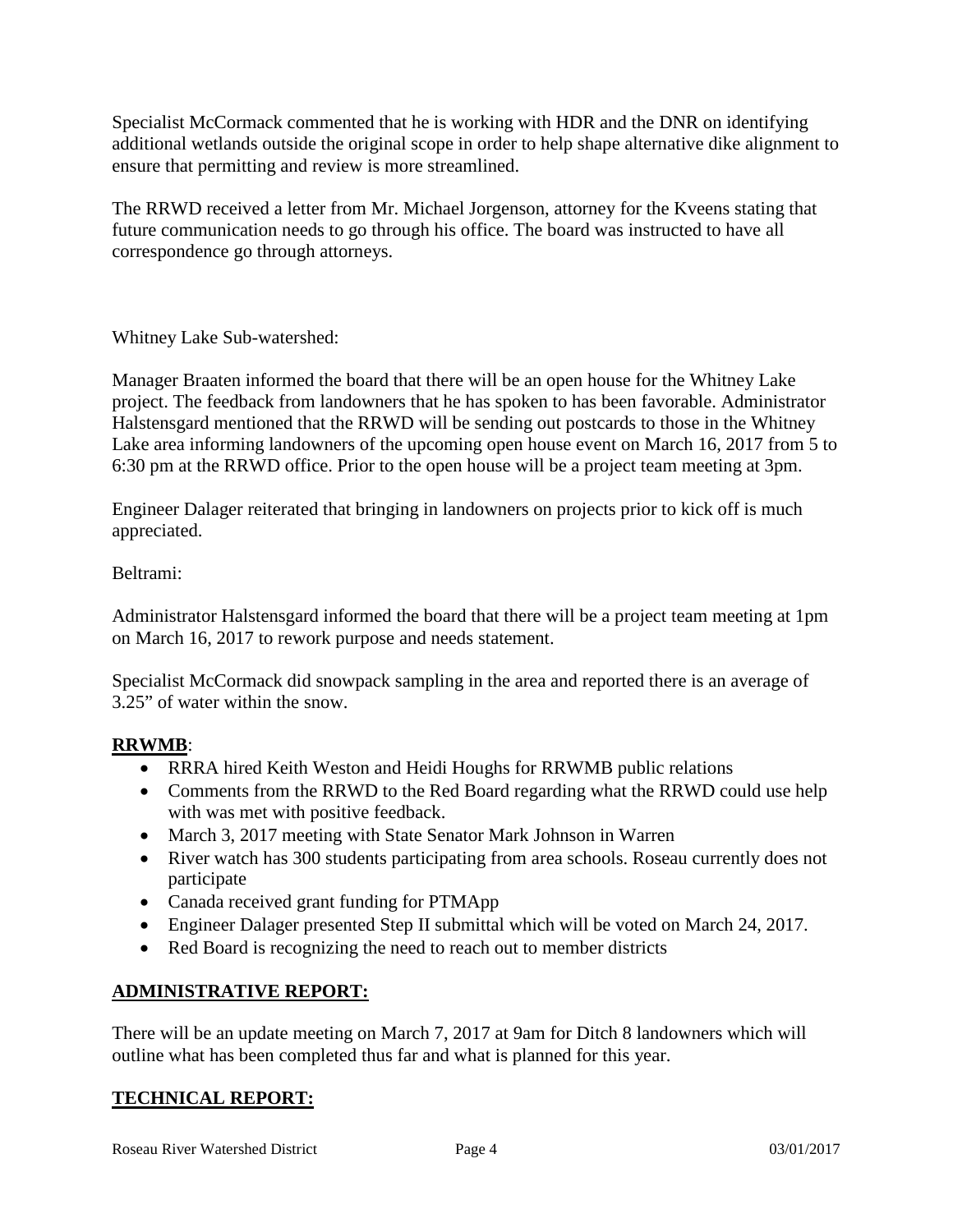MN Power released an update on the status of pre-construction for the Great Northern Transmission Line. Segment 2 is currently active. Segment 1 passes through the Norland Impoundment area. Specialist McCormack will communicate with them to make sure that the MN Power is meeting land use requirements.

Norland west gate has been repaired. Section 21 is being flagged and Specialist McCormack will be working with the Conservation Corps in order to get the crew lined up for the spring.

BSWR has sent out an update of buffer administrative compliance for enforcement. BSWR is looking at alternatives practices for negative slope situations. They hope to have enforcement guidance completed by July 1, 2017. The board can elect enforcement if they so choose.

Deer stand owners are working on getting them moved off of the Norland properties to meet federal requirements for wetland mitigation permitting.

### **OLD BUSINESS:**

Johnson-Markstrom construction has provided a "ball park estimate" for the work needed for the RRWD to utilize the Stolp building. After much discussion regarding zoning, building inspection, needed construction, and necessary updates the board decided to make an offer on the building.

Commissioner Falk commented that the county has plans for the current RRWD location after the lease has expired.

A **motion** was made by Manager Carriere and seconded by Manager Braaten to make an offer on the property in the amount of \$100,000 with contingencies.

### **NEW BUSINESS:**

There was no new business discussed

#### **OTHER ITEMS:**

March conference and MAWD Legislative Days will be the end of March.

A **motion** was made by Manager Braaten and seconded by Manager Carriere to approve the Managers' and staff expense vouchers. Motion carried unanimously.

After a **motion** by Manager Schmalz and second by Manager Braaten, the meeting was adjourned at 2:40 pm.

Respectfully submitted,